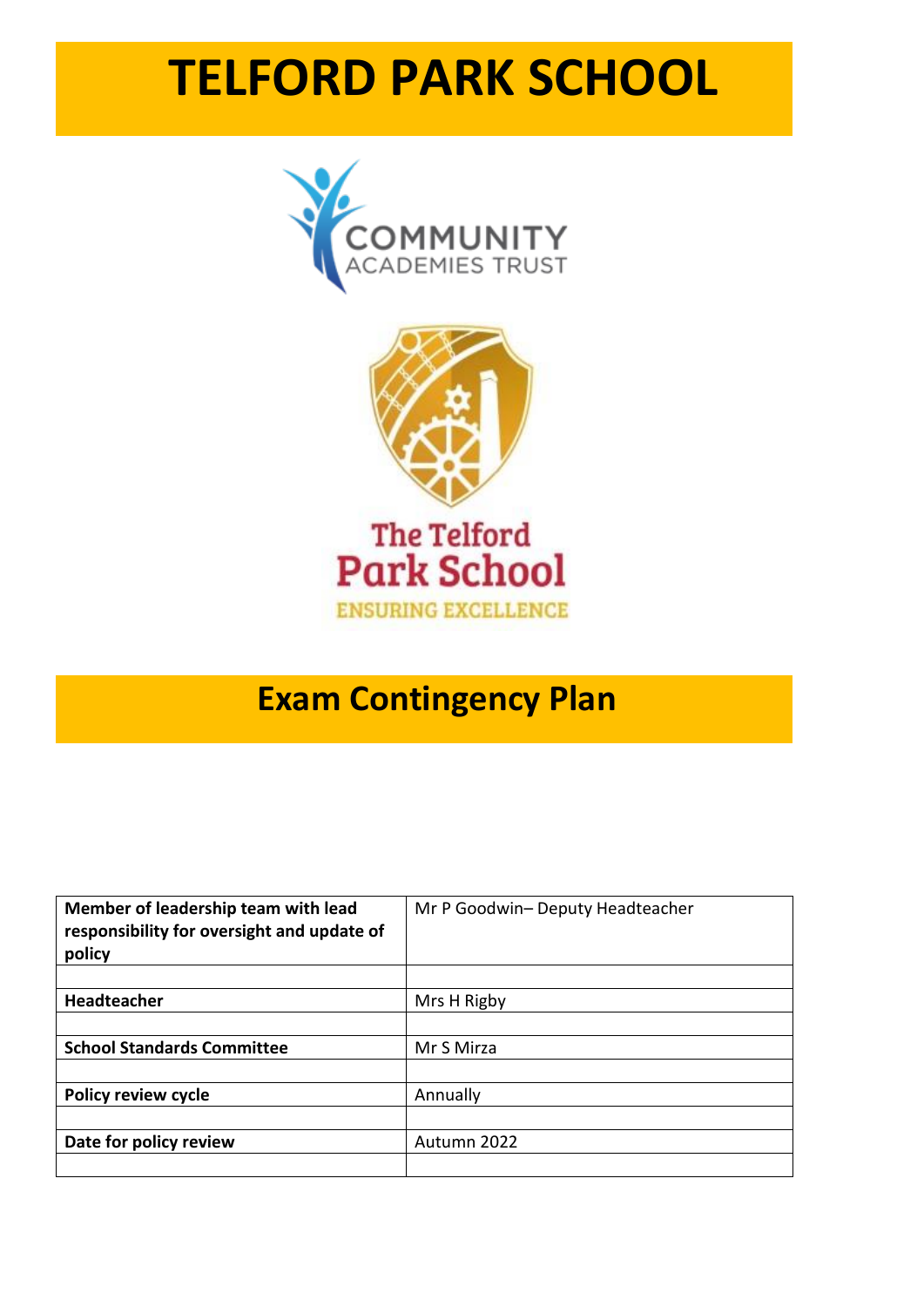# **Contents**

| 1.  | Exam officer extended absence at key points in the exam process (cycle)3                      |  |
|-----|-----------------------------------------------------------------------------------------------|--|
| 2.  | SENCo/Assistant SENDCo extended absence at key points in the exam cycle 4                     |  |
| 3.  |                                                                                               |  |
| 4.  | Invigilators - lack of appropriately trained invigilators or invigilator absence5             |  |
| 5.  | Exam rooms - lack of appropriate rooms or main venues unavailable at short notice 5           |  |
| 6.  |                                                                                               |  |
| 7.  |                                                                                               |  |
| 8.  | Disruption of teaching time in weeks before an exam - centre closed for an extended period. 6 |  |
| 9.  | Candidates unable to take examinations because of a crisis – centre remains open 6            |  |
| 10. |                                                                                               |  |
| 11. |                                                                                               |  |
| 12. |                                                                                               |  |
| 13. |                                                                                               |  |
| 14. |                                                                                               |  |
|     |                                                                                               |  |
|     |                                                                                               |  |
|     |                                                                                               |  |
|     | 7. Widespread national disruption to the taking of examinations / assessments10               |  |
|     |                                                                                               |  |
|     |                                                                                               |  |
|     |                                                                                               |  |
|     |                                                                                               |  |
|     |                                                                                               |  |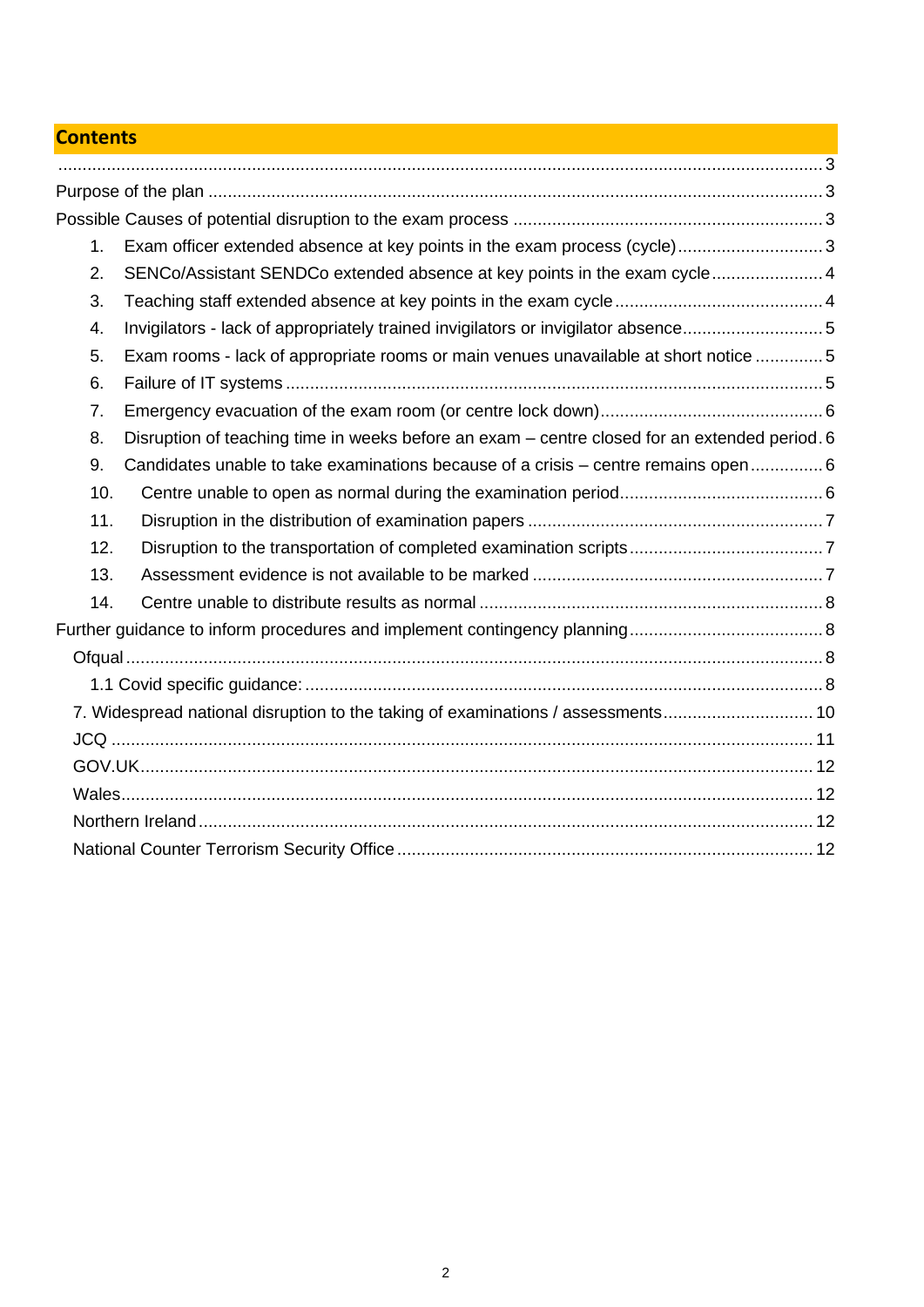# **Purpose of the plan**

This plan examines potential risks and issues that could cause disruption to the exams process at Telford Park School. By outlining actions/procedures to be invoked in case of disruption it is intended to mitigate the impact these disruptions have on our exam process.

Alongside internal processes, this plan is informed by the OFQUAL Exam System Contingency Plan: England, Wales and Northern Ireland which provides guidance in the publication what schools and colleges and other centres should do if exams or other assessments are seriously disrupted and the JCQ *Joint contingency plan in the event of widespread disruption to the examination system in England, Wales and Northern Ireland.* 

This plan also confirms The Telford Park School is compliant with the JCQ's **General Regulations for Approved Centres** (section 5.3) that the centre has in place:

• a written examination contingency plan which covers all aspects of examination administration. This will allow members of the senior leadership team to act immediately in the event of an emergency or staff absence. The examination contingency plan should reinforce procedures in the event of the centre being unavailable for examinations, or on results day, owing to an unforeseen emergency.

# **Possible Causes of potential disruption to the exam process**

# **1. Exam officer extended absence at key points in the exam process (cycle)**

#### Criteria for implementation of the plan

*Key tasks required in the management and administration of the exam cycle not undertaken including:*

#### *Planning*

- *annual data collection exercise not undertaken to collate information on qualifications and awarding body specifications being delivered*
- *annual exams plan not produced identifying essential key tasks, key dates and deadlines*
- *sufficient invigilators not recruited*

#### *Entries*

- *awarding bodies not being informed of early/estimated entries which prompts release of early information required by teaching staff*
- *candidates not being entered with awarding bodies for external exams/assessment*
- *awarding body entry deadlines missed or late or other penalty fees being incurred*

*Pre-exams*

- *invigilators not trained or updated on changes to instructions for conducting exams*
- *exam timetabling, rooming allocation; and invigilation schedules not prepared*
- *candidates not briefed on exam timetables and awarding body information for candidates*
- *exam/assessment materials and candidates' work not stored under required secure conditions*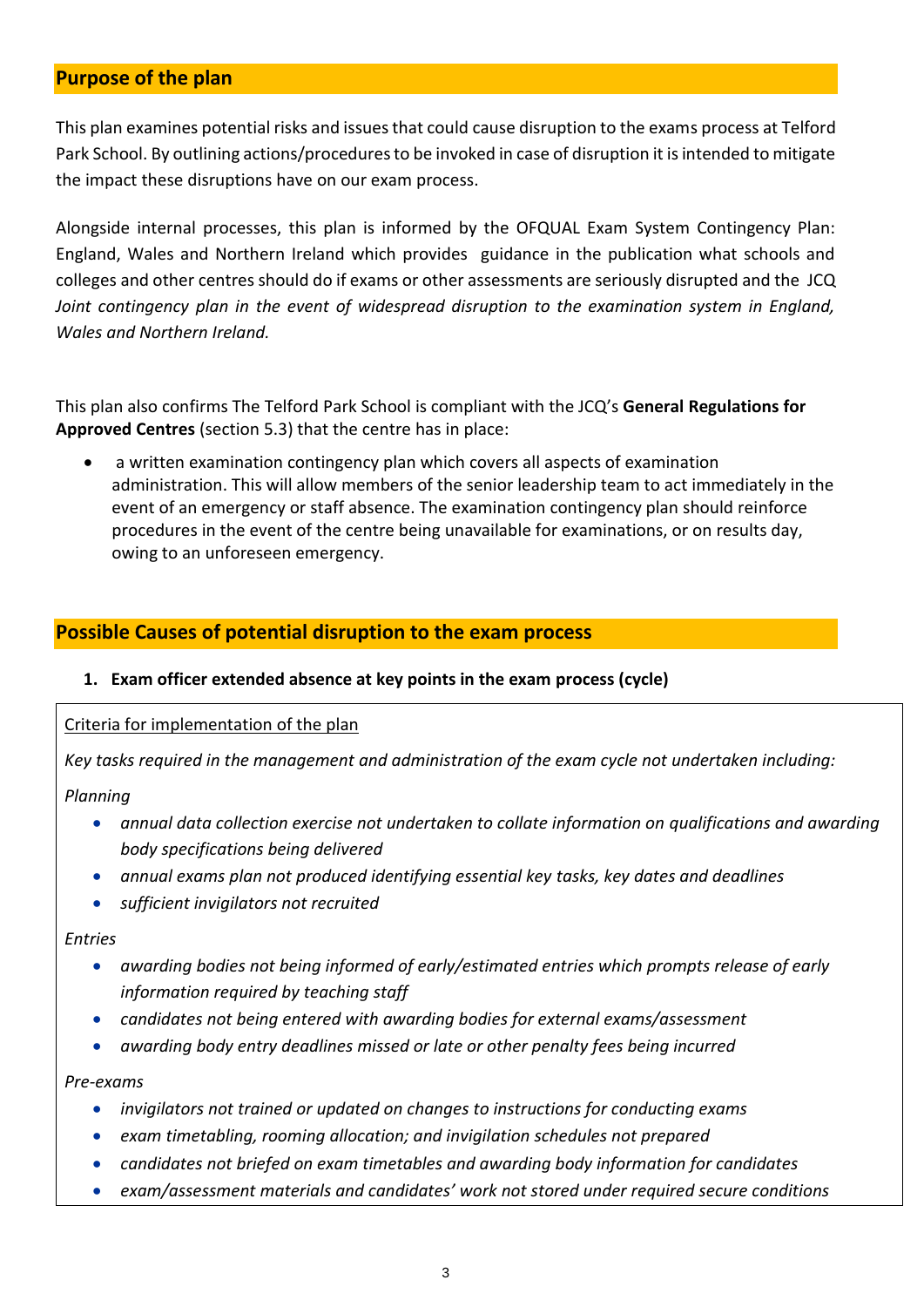• *internal assessment marks and samples of candidates' work not submitted to awarding bodies/external moderators*

#### *Exam time*

- *exams/assessments not taken under the conditions prescribed by awarding bodies*
- *required reports/requests not submitted to awarding bodies during exam/assessment periods, for example very late arrival, suspected malpractice, special consideration*
- *candidates' scripts not dispatched as required for marking to awarding bodies*

#### *Results and post-results*

- *access to examination results affecting the distribution of results to candidates*
- *the facilitation of the post-results services*

# Centre actions to mitigate the impact of the disruption

• SLT to nominate a 'deputy' to cover the role/task

#### **2. SENCo/Assistant SENDCo extended absence at key points in the exam cycle**

#### Criteria for implementation of the plan

*Key tasks required in the management and administration of the access arrangements process within the exam cycle not undertaken including:*

#### *Planning*

- *candidates not tested/assessed to identify potential access arrangement requirements*
- *centre fails to recognise its duties towards disabled candidates as defined under the terms of the Equality Act 2010*
- *evidence of need and evidence to support normal way of working not collated*

#### *Pre-exams*

- *approval for access arrangements not applied for to the awarding body*
- *centre-delegated arrangements not put in place*
- *modified paper requirements not identified in a timely manner to enable ordering to meet external deadline*
- *staff providing support to access arrangement candidates not allocated and trained*

#### *Exam time*

• *access arrangement candidate support not arranged for exam rooms*

#### Centre actions to mitigate the impact of the disruption

• SLT to nominate a 'deputy' to cover the role/task of either SENDCo/Assistant SENDCo

# **3. Teaching staff extended absence at key points in the exam cycle**

#### Criteria for implementation of the plan

*Key tasks not undertaken including:*

*Early/estimated entry information not provided to the exams officer on time; resulting in pre-release information not being received*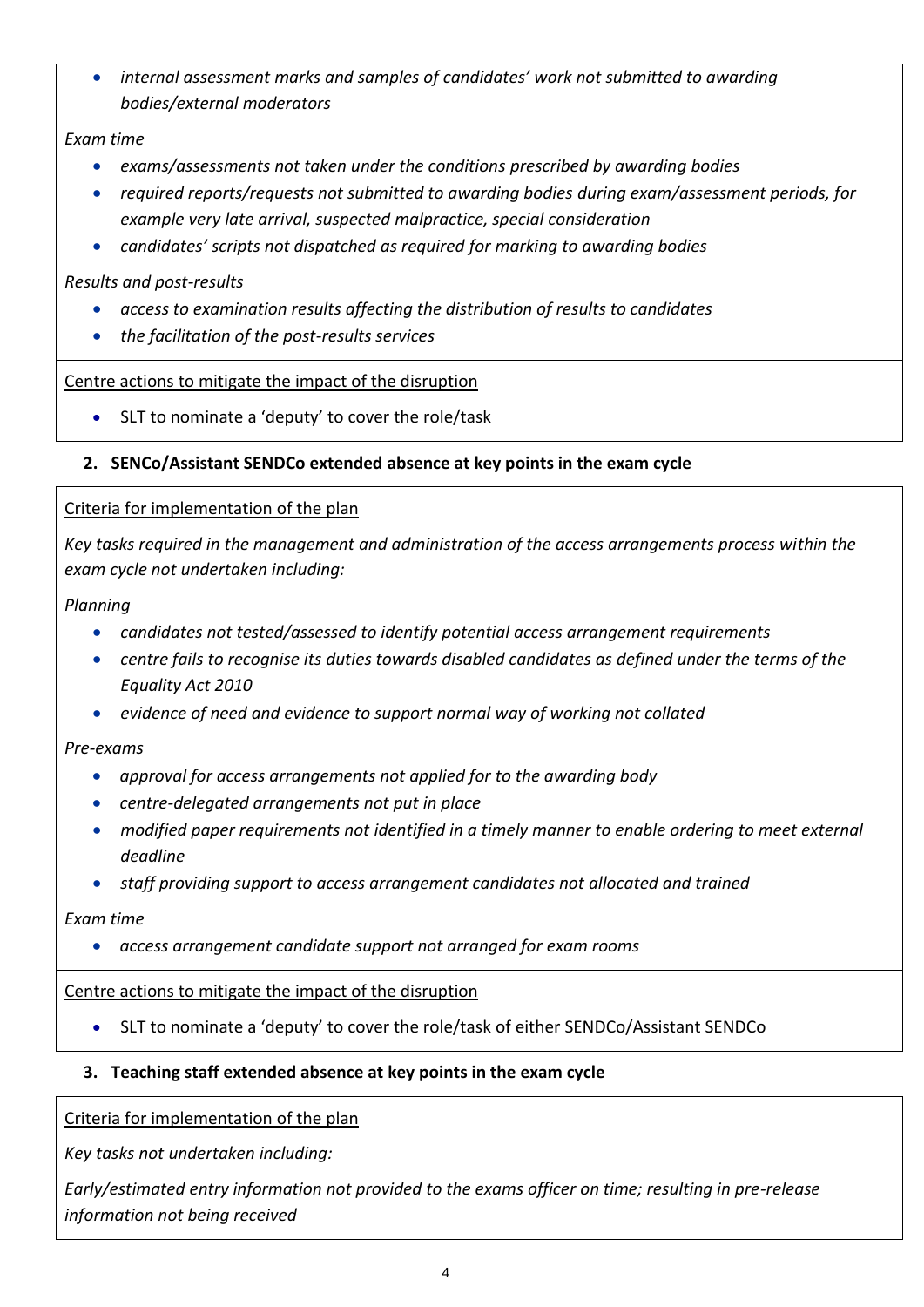*Final entry information not provided to the exams officer on time; resulting in candidates not being entered for exams/assessments or being entered late/late or other penalty fees being charged by awarding bodies*

*Non-examination assessment tasks not set/issued/taken by candidates as scheduled*

*Internal assessment marks and candidates' work not provided to meet awarding body submission deadlines*

Centre actions to mitigate the impact of the disruption

• SLT to nominate a 'deputy' to cover the role/task

# **4. Invigilators - lack of appropriately trained invigilators or invigilator absence**

Criteria for implementation of the plan

*Failure to recruit and train sufficient invigilators to conduct exams*

*Invigilator shortage on peak exam days*

*Invigilator absence on the day of an exam*

Centre actions to mitigate the impact of the disruption

- SLT to nominate a 'deputy' to cover the role/task
- Use support staff who have been invigilator trained.
- Have invigilators from an agency who are fully trained to JCQ standard.

#### **5. Exam rooms - lack of appropriate rooms or main venues unavailable at short notice**

Criteria for implementation of the plan

*Exams officer unable to identify sufficient/appropriate rooms during exams timetable planning*

*Insufficient rooms available on peak exam days*

*Main exam venues unavailable due to an unexpected incident at exam time*

Centre actions to mitigate the impact of disruption

• Source alternative venue/facilities – Telford Langley School

#### **6. Failure of IT systems**

Criteria for implementation of the plan

*MIS system failure at final entry deadline*

*MIS system failure during exams preparation*

*MIS system failure at results release time*

Centre actions to mitigate the impact of the disruption

- If school has a power cut, Examinations Officer will go to Telford Langley School and enter data, examination prep and release of results
- Server down: School to contact Telford and Wrekin Council/Link in with Bromcom Cloud Base
- Bromcoms' Contingency refer to their 'Business Continuity & Disaster Recovery Plan'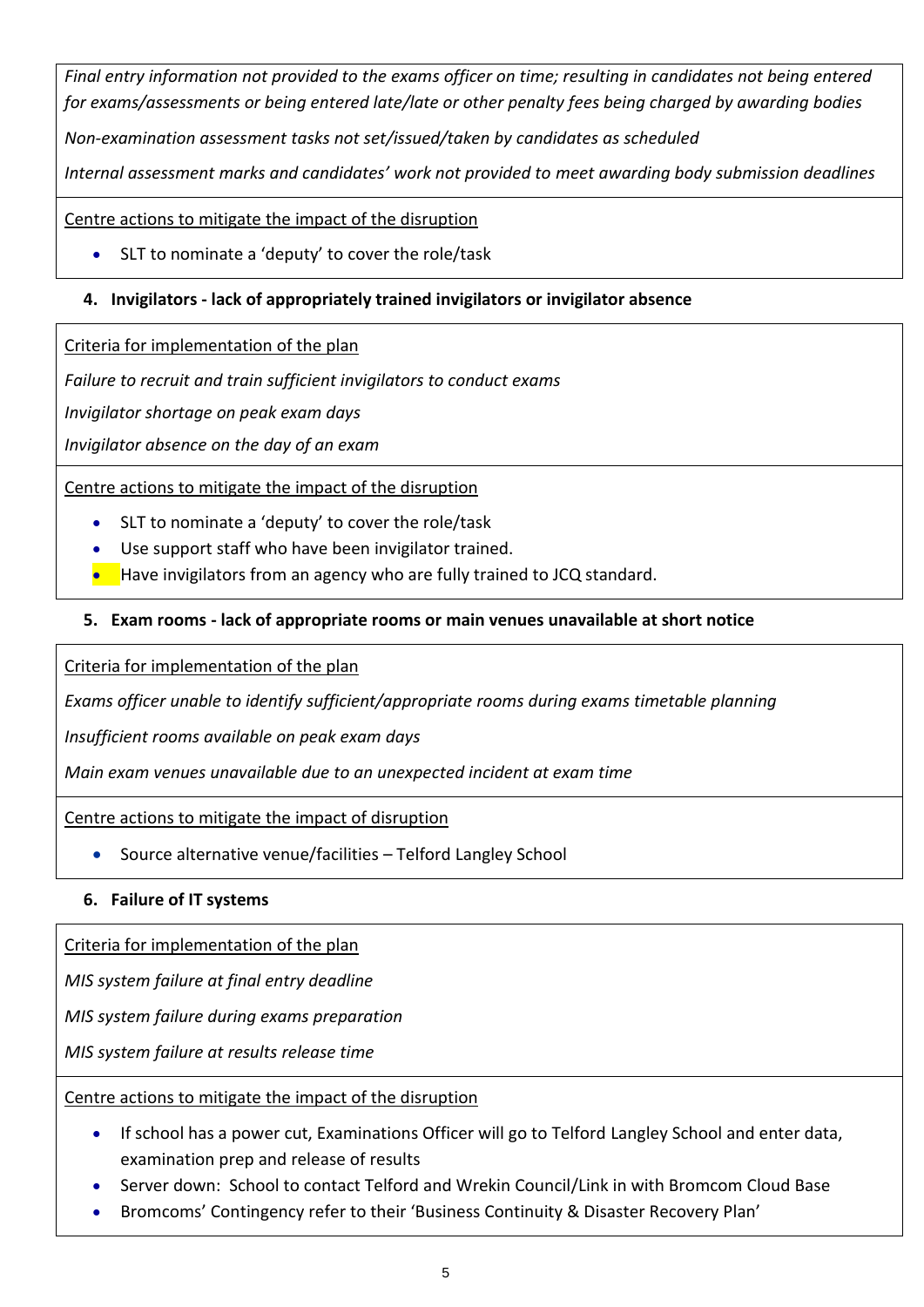# **7. Emergency evacuation of the exam room (or centre lock down)**

# Criteria for implementation of the plan

*Whole centre evacuation (or lock down) during exam time due to serious incident resulting in exam candidates being unable to start, proceed with or complete their exams*

Centre actions to mitigate the impact of the disruption

- School to contact awarding body
- School to inform students, parents and carers

# **8. Disruption of teaching time in weeks before an exam – centre closed for an extended period**

# Criteria for implementation of the plan

Centre closed or candidates are unable to attend for an extended period during normal teaching or study supported time, interrupting the provision of normal teaching and learning

Centre closed interrupting the of normal teaching and learning

*The centre to communicate with parents, carers and students about the potential for disruption to teaching time and plans to address this. (Joint Contingency Plan (JCP scenario 1)*

Centre actions to mitigate the impact of the disruption

- The school to communicate with parents, carers and students about the potential for disruption to teaching time and plans to address this.
- **9.** Candidates unable to take examinations because of a crisis centre remains open

Criteria for implementation of the plan

Candidates are unable to attend the examination centre to take examinations as normal

Centre actions to mitigate the impact of the disruption

- The school to communicate with relevant awarding organisations at the outset to make them aware of the issue.
- The school to communicate with parents, carers and candidates regarding solutions to the issue.

# **10. Centre unable to open as normal during the examination period**

Criteria for implementation of the plan

Centre unable to open as normal for scheduled examinations (including *centre being unavailable for examinations owing to an unforeseen emergency*)

Centre actions to mitigate the impact of the disruption

- School inform awarding body of examinations which will be affected.
- Provide alternative provision at Telford Langley School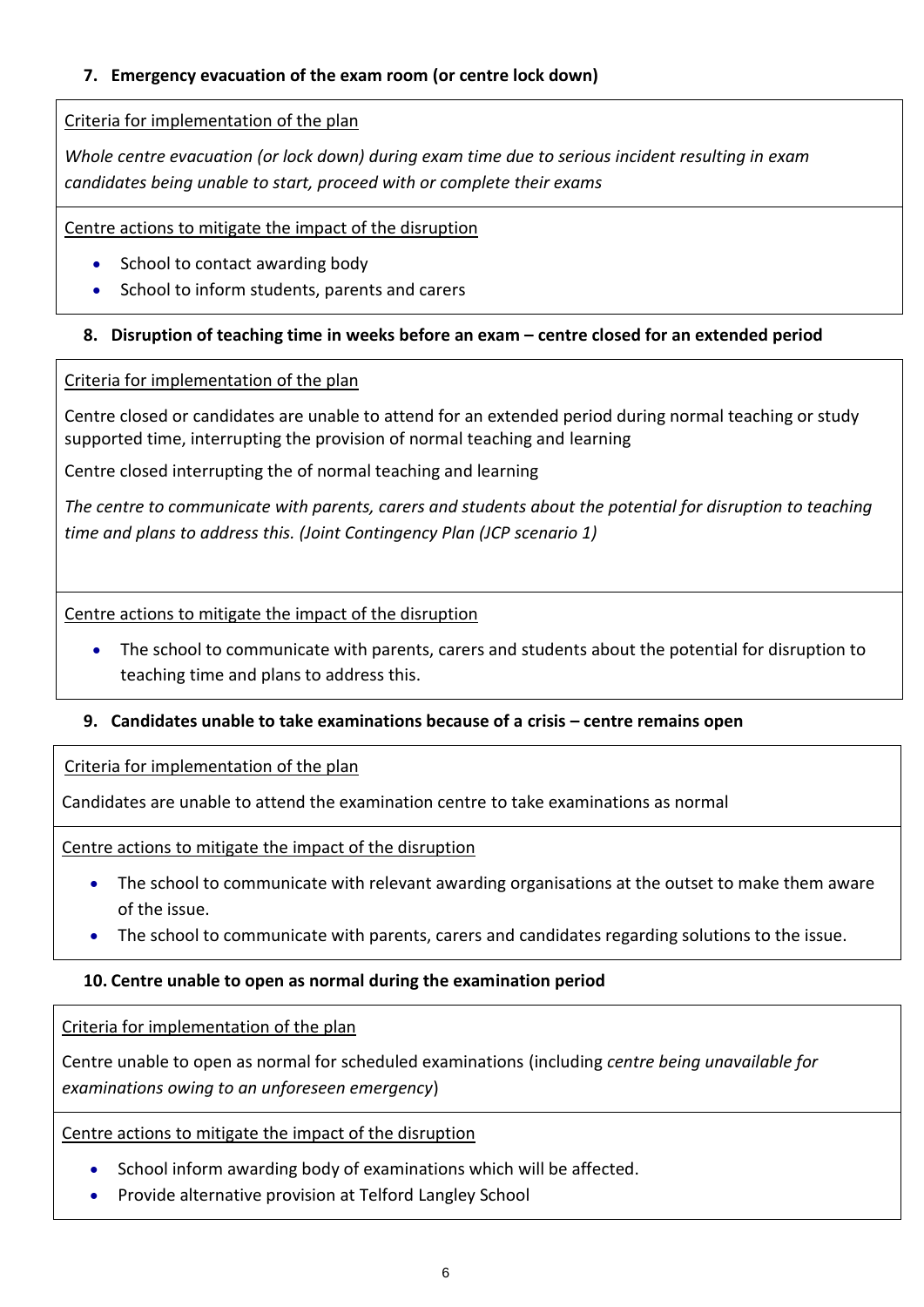# **11. Disruption in the distribution of examination papers**

# Criteria for implementation of the plan

Disruption to the distribution of examination papers to the centre in advance of examinations

#### Centre actions to mitigate the impact of the disruption

- School to discuss alternative delivery of papers to the school.
- Awarding organisations to provide centres with electronic access to examination papers via a secure external network. Centres would need to ensure that copies are received, made and stored under secure conditions and should have plans in place to facilitate such an action. Awarding organisations would provide guidance on the conduct of examinations in such circumstances.
- As a last resort, and in close collaboration with centres and regulators, awarding organisations to consider scheduling of the examination on an alternative date.

# **12. Disruption to the transportation of completed examination scripts**

#### Criteria for implementation of the plan

Delay in normal collection arrangements for completed examination scripts/assessment evidence

#### Centre actions

- School will communicate and organise alternative arrangement for sending completed scripts
- Where examinations are part of the national 'yellow label' service or where awarding organisations arrange collections, centres should seek advice from awarding organisations and should not make their own arrangements for transportation unless told to do so by the awarding organisation.
- For any examinations where centres make their own arrangements for transportation, centres should investigate alternative dispatch options that comply with the requirements detailed in the JCQ Instructions for Conducting Examinations.
- Centres to ensure secure storage of completed examination papers until collection.

# **13. Assessment evidence is not available to be marked**

Criteria for implementation of the plan

Large scale damage to or destruction of completed examination scripts/assessment evidence before it can be marked

Completed examination scripts/assessment evidence does not reach awarding organisations

Centre actions to mitigate the impact of the disruption

- Immediate communication to be made with the relevant awarding body
- Students, parents and carers to be informed by letter
- Awarding organisations to generate candidate marks for affected assessments based on other appropriate evidence of candidate achievement as defined by the awarding organisations
- Where marks cannot be generated by awarding organisations candidates may need to retake affected assessment in a subsequent assessment series.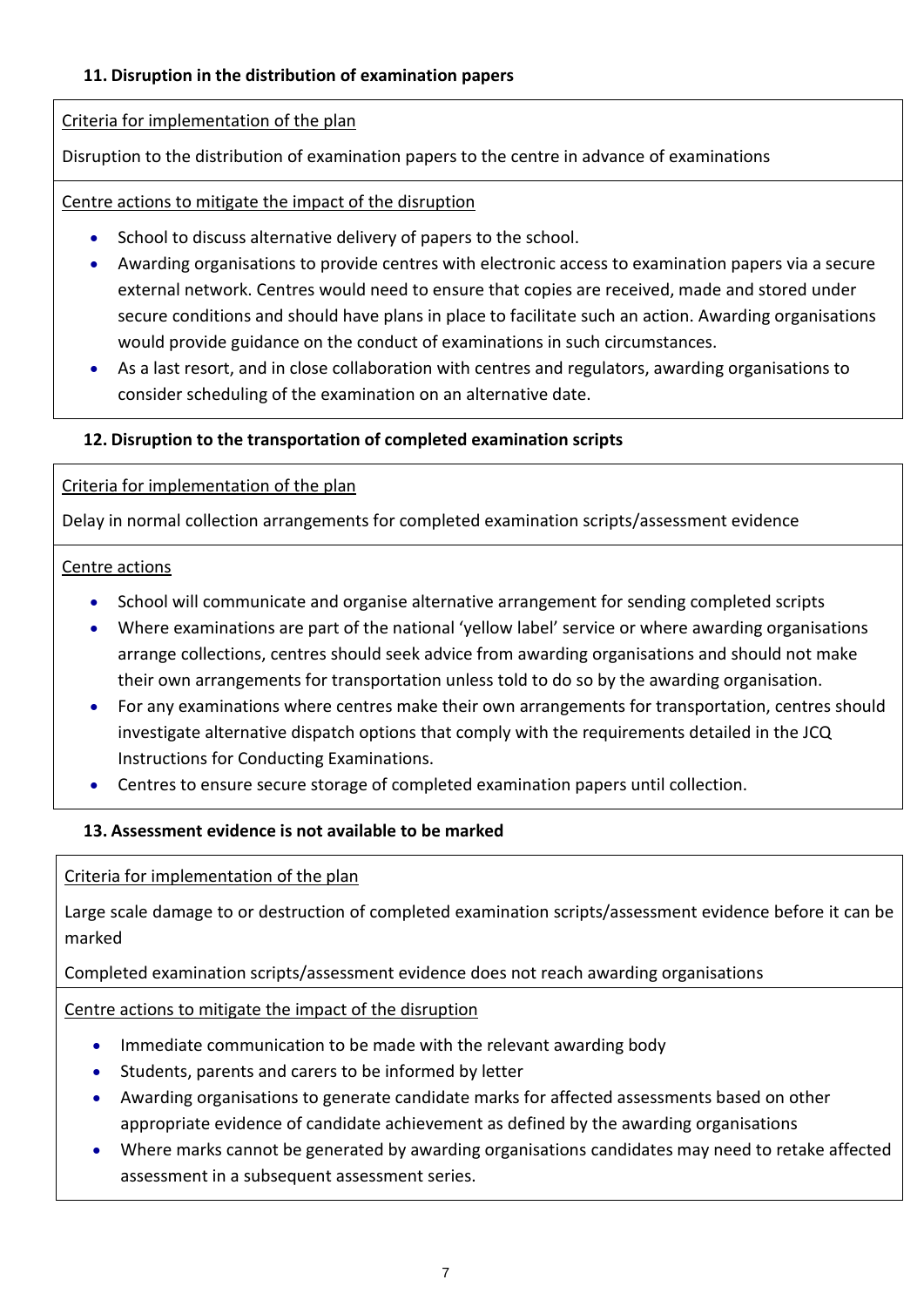# Criteria for implementation of the plan

Centre is unable to access or manage the distribution of results to candidates, or to facilitate post-results services

*Centres to contact awarding organisations about alternative options.* [JCP scenario 11]

Centre actions to mitigate the impact of the disruption

- School to contact awarding bodies to discuss alternative means of distribution
- Centre to make arrangements to access its results at an alternative site, in agreement with the relevant awarding organisation
- Centres to make arrangements to coordinate access to post results services from an alternative site
- Centres to share facilities with other centres if this is possible, in agreement with the relevant awarding organisation.)

Facilitation of post results services:

- Centre to make arrangements to make post results requests at an alternative location
- Centres to contact the relevant awarding organisation if electronic post results requests are not possible

# **Further guidance to inform procedures and implement contingency planning**

#### **Ofqual**

# **What schools and colleges and other centres should do if exams or other assessments are seriously disrupted**

**1. Contingency planning**

You should prepare for possible disruption to exams and other assessments and make sure staff are aware of these plans.

When drafting contingency plans, you should consider the following guidance:

# **1.1 Covid specific guidance:**

- [Guidance](https://www.gov.uk/government/collections/guidance-for-schools-coronavirus-covid-19#safe-working-and-protective-measures) for schools Covid-19 from the Department for Education in England (subject to frequent updates as the situation changes)
- [Responsibility](https://www.gov.uk/government/publications/responsibility-for-autumn-gcse-as-and-a-level-exam-series) for autumn GCSE, AS and A level exam series from the Department for Education in England
- Action for FE [Colleges](https://www.gov.uk/government/publications/coronavirus-covid-19-maintaining-further-education-provision) from the Department for Education in England
- Public health [guidance](https://www.gov.uk/government/publications/responsibility-for-autumn-gcse-as-and-a-level-exam-series/public-health-arrangements-for-autumn-exams) to support autumn exams from the Department for Education
- Education and childcare: [coronavirus](https://gov.wales/education-coronavirus) from Welsh Government
- Covid-19 guidance for school and [educational](https://www.education-ni.gov.uk/publications/coronavirus-covid-19-guidance-school-and-educational-settings-northern-ireland) settings from Department of Education in Northern Ireland

# **1.2 General contingency guidance**

- [Emergency](https://www.gov.uk/guidance/emergencies-and-severe-weather-schools-and-early-years-settings) planning and response from the Department for Education in England
- Opening and closing [local-authority-maintained](https://www.gov.uk/government/publications/school-organisation-maintained-schools) schools from the Department for Education in England
- [Exceptional](https://www.education-ni.gov.uk/articles/exceptional-closure-days) closure days from the Department of Education in Northern Ireland
- Checklist [exceptional](https://www.education-ni.gov.uk/publications/checklist-exceptional-closure-schools) closure of schools from the Department of Education in Northern Ireland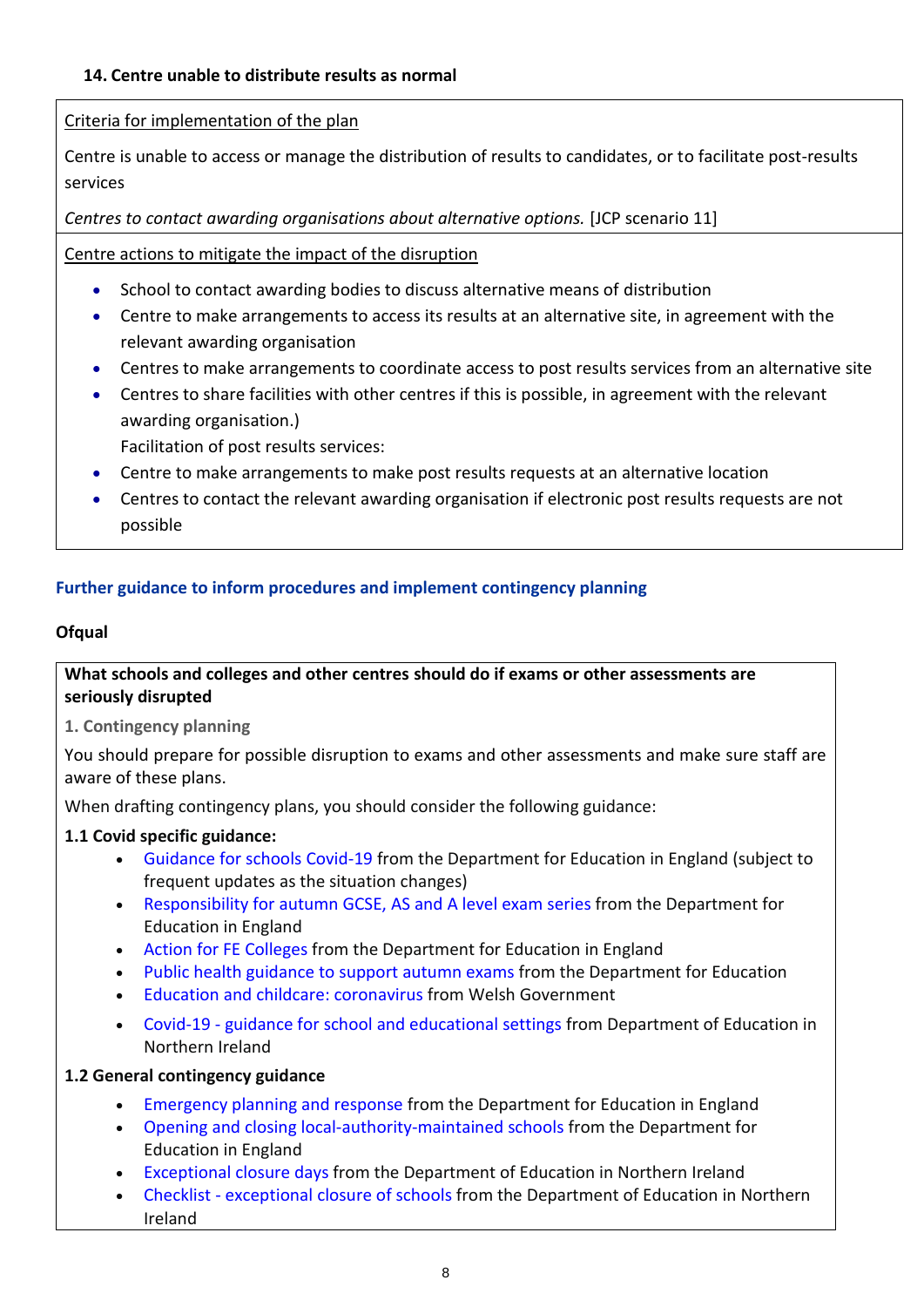- School [closures](https://gov.wales/opening-schools-extremely-bad-weather-guidance-schools) from NI Direct
- Opening schools in [extremely](https://gov.wales/opening-schools-extremely-bad-weather-guidance-schools) bad weather guidance for schools from the Welsh Government
- [Procedures](https://www.gov.uk/government/publications/bomb-threats-guidance) for handling bomb threats from the National Counter Terrorism Security Office.

**2. Disruption to assessments or exams**

In the absence of any instruction from the relevant awarding organisation, you should make sure that any exam or timetabled assessment takes place if it is possible to hold it. This may mean relocating to alternative premises.

You should discuss alternative arrangements with your awarding organisation if:

- the exam or assessment cannot take place
- a student misses an exam or loses their assessment due to an emergency, or other event, outside of the student's control

See also:

• JCQ Joint Contingency Plan for the [Examination](https://www.jcq.org.uk/exams-office/other-documents/jcq-joint-contingency-plan/) System in England, Wales and Northern [Ireland](https://www.jcq.org.uk/exams-office/other-documents/jcq-joint-contingency-plan/)

**3. Steps you should take**

#### **3.1 Exam planning**

Review contingency plans well in advance of each exam or assessment series. Consider how, if the contingency plan is invoked, you will comply with the awarding organisation's requirements.

#### **3.2 In the event of disruption**

- 1. Contact the relevant awarding organisation and follow its instructions.
- 2. Take advice, or follow instructions, from relevant local or national agencies in deciding whether your centre is able to open.
- 3. Identify whether the exam or timetabled assessment can be sat at an alternative venue, in agreement with the relevant awarding organisation, ensuring the secure transportation of questions papers or assessment materials to the alternative venue.
- 4. Where accommodation is limited, prioritise students whose progression will be severely delayed if they do not take their exam or timetabled assessment when planned.
- 5. In the event of an evacuation during an examination please refer to JCQ's Centre [emergency](https://www.jcq.org.uk/exams-office/ice---instructions-for-conducting-examinations/centre-emergency-evacuation-procedure) [evacuation](https://www.jcq.org.uk/exams-office/ice---instructions-for-conducting-examinations/centre-emergency-evacuation-procedure) procedure.
- 6. Communicate with parents, carers and students any changes to the exam or assessment timetable or to the venue.
- 7. Communicate with any external assessors or relevant third parties regarding any changes to the exam or assessment timetable.

# **3.3 After the exam**

- 1. Consider whether any students' ability to take the assessment or demonstrate their level of attainment has been materially affected and, if so, apply for special consideration.
- 2. Advise students, where appropriate, of the opportunities to take their exam or assessment at a later date.
- 3. Ensure that scripts are stored under secure conditions.
- 4. Return scripts to awarding organisations in line with their instructions. Never make alternative arrangements for the transportation of completed exam scripts, unless told to do so by the awarding organisation.
- **4. Steps the awarding organisation should take**

#### **4.1 Exam planning**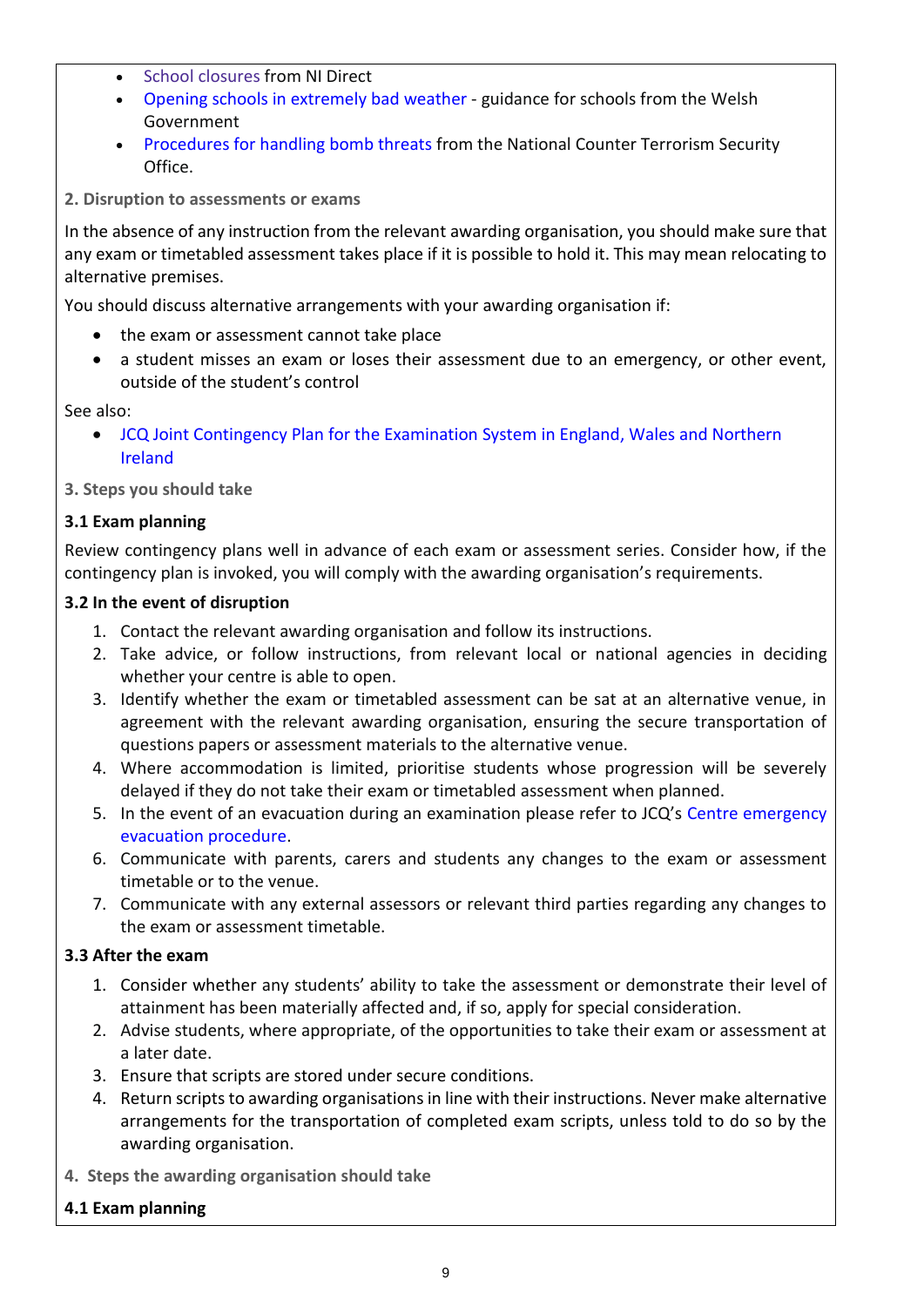- 1. Establish and maintain, and at all times comply with, an up-to-date, written contingency plan.
- 2. Ensure that the arrangements in place with centres and other third parties enable them to deliver and award qualifications in accordance with their conditions of recognition.

# **4.2 In the event of disruption**

- Take all reasonable steps to mitigate any adverse effect, in relation to their qualifications, arising from any disruption.
- Provide effective guidance to any of their centres delivering qualifications.
- Ensure that where an assessment must be completed under specified conditions, students complete the assessment under those conditions (other than where any reasonable adjustments or special considerations require alternative conditions).
- Promptly notify the relevant regulators about any event which could have an adverse effect on students, standards or public confidence.
- Coordinate its communications with the relevant regulators where the disruption has an impact on multiple centres or a wide range of learners.

# **4.3 After the exam**

Consider any requests for special consideration for affected students. For example, those who may have lost their internally assessed work or whose performance in assessments or exams could have been affected by the disruption.

**5. If any students miss an exam or are disadvantaged by the disruption**

If some of the students have been adversely affected by the disruption, you should ask the awarding organisation about applying for special consideration.

Decisions about special consideration, when it is or is not appropriate, is for each awarding organisation to make. Their decisions might be different for different qualifications and for different subjects.

See also:

• JCQ's guidance on special [considerations](https://www.jcq.org.uk/exams-office/access-arrangements-and-special-consideration/regulations-and-guidance)

**6. Wider communications**

The regulators, [Ofqual](https://www.gov.uk/ofqual) in England, [Qualifications](http://qualificationswales.org/) Wales in Wales and [CCEA](http://ccea.org.uk/) in Northern Ireland, will share timely and accurate information, as required, with awarding organisations, government departments and other stakeholders.

The [Department](https://www.gov.uk/government/organisations/department-for-education) for Education in England, the [Department](https://www.education-ni.gov.uk/) of Education in Northern Ireland and the Welsh [Government](http://gov.wales/topics/educationandskills/?lang=en) will inform the relevant government ministers as soon as it becomes apparent that there will be significant local or national disruption; and ensure that they are kept updated until the matter is resolved.

Awarding organisations will alert the [Universities](https://www.ucas.com/) and Colleges Admissions Service (UCAS) and the Central [Applications](http://www.cao.ie/) Office (CAO) about any impact of the disruption on their deadlines and liaise regarding student progression to further and higher education.

Awarding organisations will alert relevant professional bodies or employer groups if the impact of disruption particularly affects them.

**7. Widespread national disruption to the taking of examinations / assessments**

The governments' view across England, Wales and Northern Ireland is education should continue in 2020/21 with schools remaining open and that examinations and assessments will go ahead in both autumn 2020 and summer 2021.

As education is devolved, in the event of any widespread sustained national disruption to examinations or assessments, national government departments will communicate with regulators,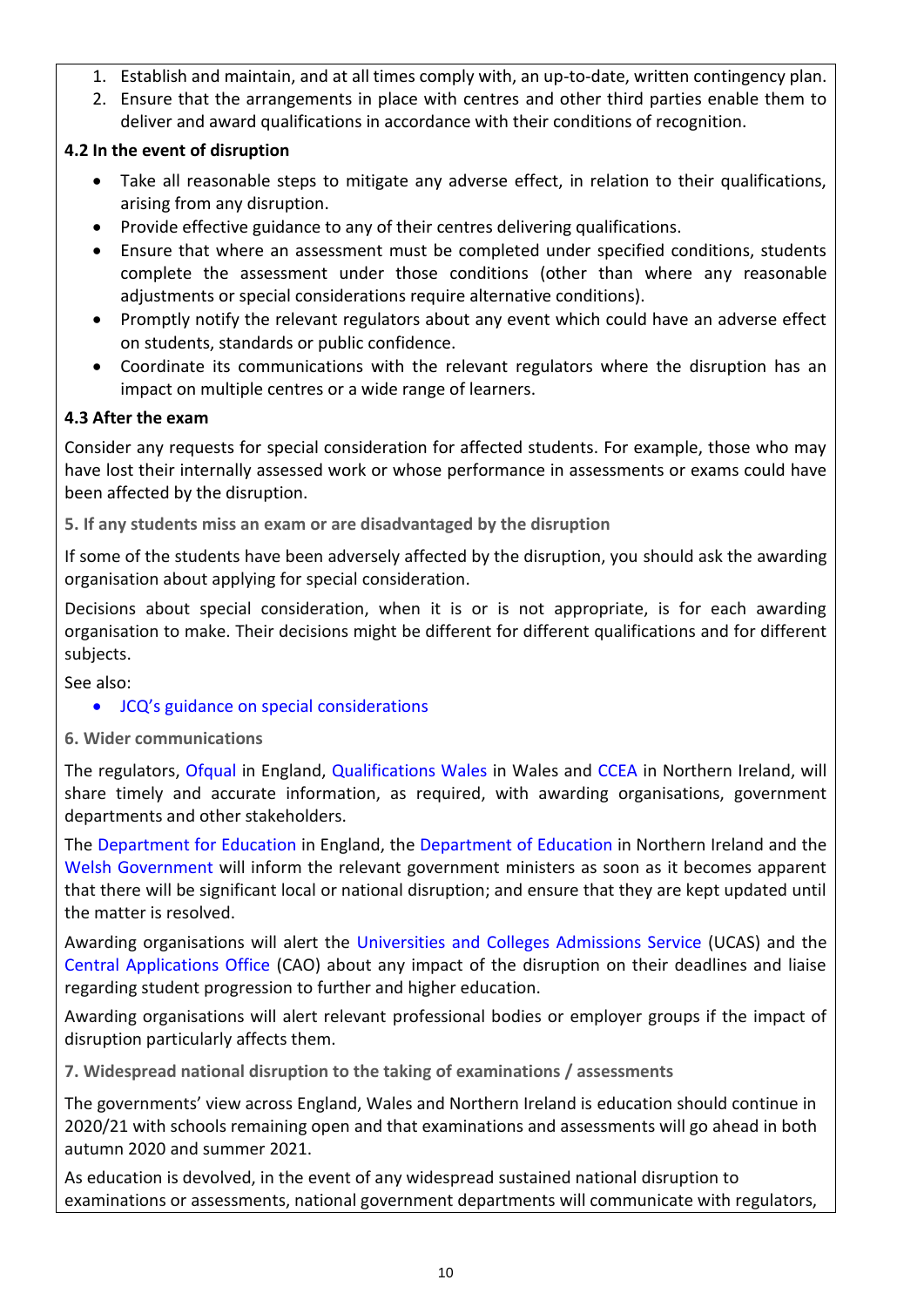awarding organisations and centres prior to a public announcement. Regulators will provide advice to government departments on implications for exam timetables.

(Ofqual guidance extract above taken directly from the Exam system contingency plan: England, Wales and Northern Ireland - What schools and colleges and other centres should do if exams or other assessments are seriously disrupted (updated 01 October 2020) [https://www.gov.uk/government/publications/exam-system-contingency-plan-england-wales-and](https://www.gov.uk/government/publications/exam-system-contingency-plan-england-wales-and-northern-ireland/what-schools-and-colleges-should-do-if-exams-or-other-assessments-are-seriously-disrupted)[northern-ireland/what-schools-and-colleges-should-do-if-exams-or-other-assessments-are-seriously](https://www.gov.uk/government/publications/exam-system-contingency-plan-england-wales-and-northern-ireland/what-schools-and-colleges-should-do-if-exams-or-other-assessments-are-seriously-disrupted)[disrupted\)](https://www.gov.uk/government/publications/exam-system-contingency-plan-england-wales-and-northern-ireland/what-schools-and-colleges-should-do-if-exams-or-other-assessments-are-seriously-disrupted)

# **JCQ**

15.1 The qualification regulators, JCQ and government departments responsible for education have prepared and agreed information for schools and colleges in the event of examinations being seriously disrupted. This jointly agreed information will ensure consistency of response in the event of major disruption to the examinations system affecting significant numbers of candidates.

Further information may be found at: [https://www.gov.uk/government/publications/exam-system](https://www.gov.uk/government/publications/exam-system-contingency-plan-england-wales-and-northern-ireland/what-schools-and-colleges-should-do-if-exams-or-other-assessments-are-seriously-disrupted)[contingency-plan-england-wales-and-northern-ireland/what-schools-and-colleges-should-do-if-exams-or](https://www.gov.uk/government/publications/exam-system-contingency-plan-england-wales-and-northern-ireland/what-schools-and-colleges-should-do-if-exams-or-other-assessments-are-seriously-disrupted)[other-assessments-are-seriously-disrupted](https://www.gov.uk/government/publications/exam-system-contingency-plan-england-wales-and-northern-ireland/what-schools-and-colleges-should-do-if-exams-or-other-assessments-are-seriously-disrupted)

15.2 In addition, awarding bodies have their own well-established contingency plans in place to respond to disruptions. It is important that exams officers who are facing disruption liaise directly with the relevant awarding body/bodies.

15.3 Centres should prepare plans for any disruption to examinations as part of their general emergency planning. It is important to ensure that relevant centre staff are familiar with the plan. Consideration should be given as to how these arrangements will be communicated to candidates, parents and staff should disruption to examinations occur.

15.4 In the event that the head of centre decides the centre cannot be opened for scheduled examinations, the relevant awarding body must be informed as soon as possible. Awarding bodies will be able to offer advice regarding the alternative arrangements for conducting examinations that may be available and the options for candidates who have not been able to take scheduled examinations.

15.5 The awarding bodies will designate a 'contingency day' for examinations, summer 2021. This is consistent with the qualification regulators' document Exam system contingency plan: England, Wales and Northern Ireland: [https://www.gov.uk/government/publications/exam-system-contingency-plan-england](https://www.gov.uk/government/publications/exam-system-contingency-plan-england-wales-and-northern-ireland)[wales-and-northern-ireland](https://www.gov.uk/government/publications/exam-system-contingency-plan-england-wales-and-northern-ireland)

The designation of a 'contingency day' within the common examination timetable is in the event of national or significant local disruption to examinations. It is part of the awarding bodies' standard contingency planning for examinations.

In the event of national disruption to a day of examinations in summer 2021, the awarding bodies will liaise with the qualification regulators and government departments to agree the most appropriate option for managing the impact. As a last resort the affected examinations will be rescheduled. Although every effort would be taken to keep the impact to a minimum, it is possible that there could be more than one timetable date affected following the disruption, up to and including the contingency day. Centres will be alerted if it is agreed to reschedule the examinations and the affected candidates will be expected to make themselves available in such circumstances. The decision regarding the rescheduling of examinations will always rest with the awarding body. The centre must conduct the examination on the scheduled date unless instructed to do otherwise by the awarding body.

Where candidates choose not to be available for the rescheduled examination(s) for reasons other than those traditionally covered by special consideration, they will not be eligible for enhanced grading arrangements. Centres must therefore ensure candidates and parents are aware of this contingency arrangement so that